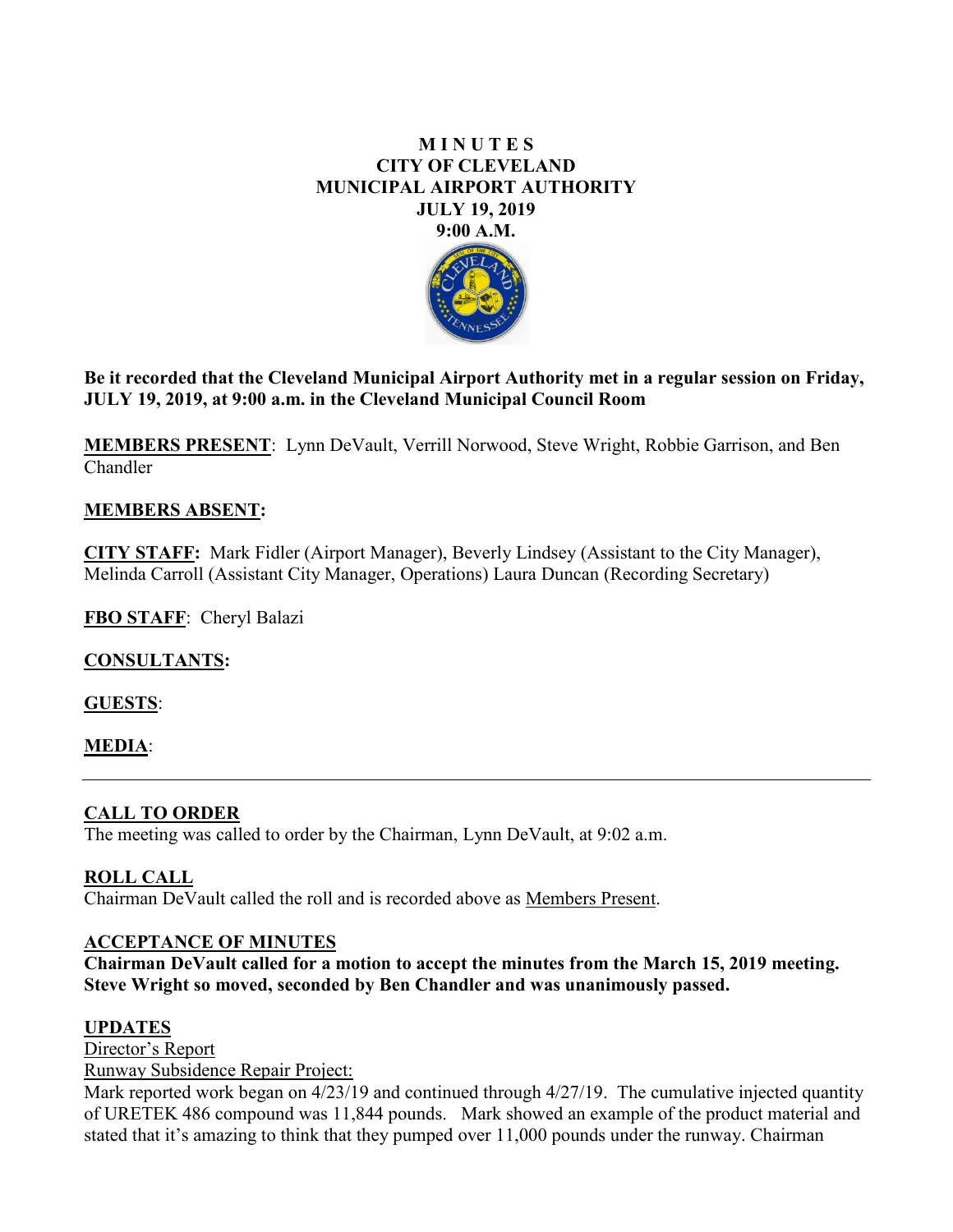DeVault said it's amazing to think that the material is as strong as it is, considering how light weight it is.

The runway and taxiway both were successfully raised following the procedures and have remained in their proper position since conclusion of the injection. No further evidence of subsidence has been found to date. Mark showed pictures and explained the repair process. The grant will remain open with the state for several months.

Board Member, Ben Chandler, asked if it was an FAA approved material and what the expected lifespan of the material is. Mark replied that yes, it is approved, it's been used in other airports, and that Board Member Wright was familiar with the material, as it has also been used in infrastructure repair. Mr. Wright did say that he has seen it used in some slabs, and that it has held up. Mark reported that engineers say it should last about 25 years, but the material hasn't been around long enough to know for sure.

The slides also showed pictures of a field drain repair that took place at the same time as the runway repair. They placed a concrete path into the drain and some stone around the drain to help with standing water. The question arose if the issue was poor planning/construction of the original drain, or if there has just been more rain/water than intended. Mark replied that we have gotten more rain than anticipated.

#### Director's Report

Hanger S-5 Construction Progress:

Mark had a handout of the architect's revised plan. He reported that construction was curtailed earlier this year following a reorganization of the Partnership. Mr. Preston is now solely responsible for the project.

Mr. Preston wanted covered exterior parking, located on the western side of the structure. This modification increased the building footprint and resulted in blockage of the line of sight from the terminal building to the runway threshold and hold line, as required by new FAA Airport Design Standards. In order to comply with the standards and have the owner's covered parking, a redesign was set underway. Chairman DeVault wanted to know how far along they are on the construction now. Mark said that the construction is still where it's been for the last 3 weeks. The Hanger portion is complete. It's the office space they are working on now. The redesign is about complete, and Mr. Preston has agreed to the plan, and work should resume soon. In the interim, the construction site has been cleaned up and all building materials relocated inside the hangar portion of the structure. The site has been graded and grass planted. We look forward to resumption of construction in the earnest and completion as soon as possible of this addition to the Jetport.

#### Director's Report

#### Line of Sight Issues:

Mark reported while dealing with the line of sight issues associated with the new hangar, it became apparent that there were issues that needed addressed on the south end of the Jetport. Trees had grown and were blocking our unobstructed view of the runway end. Mark arranged to have the trees cut down, restoring the ability to see the distant end of the airport.

Board Member Wright asked if we had camera coverage of the runway? Mark replied, that there are not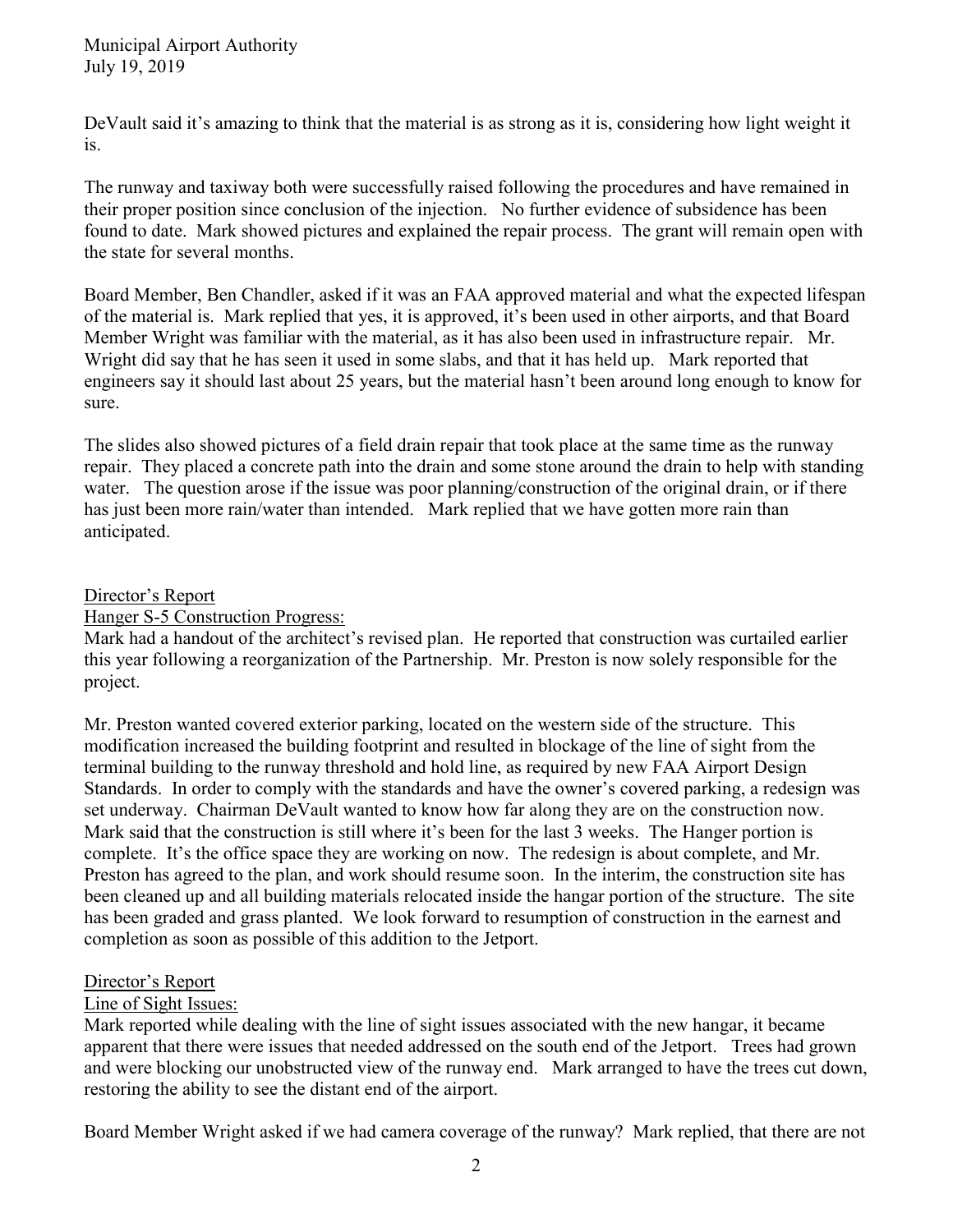cameras. Mr. Wright mentioned it is something to be considered in the future, that some airports have cameras that have been used to answer questions about accidents and other incidents that have happened on the runways.

#### Director's Report

#### Runway Protection Zone Update:

Mark reported that the FAA has approved the suggested language of the City Ordinance and County Resolution. The next step will be presenting our case to the City Planning/Zoning Review Board at the August 20, 2019 Meeting. Assuming successful revision to the City Ordinance, Mark will then go to the County Planning Commission meeting and present our case. Chairman DeVault asked Mark if he would go all the way through the Zooning and the City Council before presenting it to the County, and when the county meeting is? Mark said yes it would go all the way through City Council before going to the County and at this time he is not sure when that meeting would be. Assistant City Manager, Melinda Carroll, said that voting sessions are held every other week. It would a September meeting before it could get on the agenda. The City Council will meet September  $9<sup>th</sup>$  and  $23<sup>rd</sup>$ . This is the important meeting which has actual bearing on affected property. We are hopeful the County will follow the City's lead and adopt revised language. Chairman DeVault feels that after it passes the City, they might should do some socializing with the County Commissioners about the concept. The good news is there has not been any issues with the community since the Jetport has been there. Originally there were some concerns about the placement of the Jetport.

Mark also reported that the owners of the farm in question, Jim and Jack Moore's mother has passed away at 102 years of age. Mark visited the family and paid condolences, he has a good relationship with them. Mark feels that the 2 brothers are starting to show their age and there is a good possibility that they will come around. Neither of them has children to inherit the farm. Board Member Robbie Garrison brought up the fact that the dairy industry is really struggling, and the Cleveland area has lost many dairy farmers recently due to lack of demand. The Dairy business is bad, and the timing could be beneficial for several reasons. Chairman DeVault, asked if Mark had made them aware of the fact that they are in the process of having the zoning changed and mentioned maybe they should revisit the family letting them know the offer still stands to purchase the Easement, to give them another chance before the meetings with the City and County. If business is lacking it may be good timing. Mark said he would contact them again.

#### Director's Report

#### TDOT Desk Audit:

Mark reported that correspondence was recently received from TDOT following an internal TDOT audit which found all our grant requests and allocations to be in order. A copy of the correspondence was included in the handouts.

Chairman DeVault mentioned looking at the revenues from June and how good it looked. It has always been the plan for the Airport to be self-sustaining and it is well on its way. She also commented that they had thought that the room rental would make more money, that they felt more businesses and organizations would want to use it. Mark replied that the room is used more than revenues show, but that there is no charge for non-profits. He does get inquiries about room rentals; however, the size of the room limits the groups that are interested in hosting meetings and events there. It only fits about 49 standing and with tables and chairs only about 25-28.

Mark is currently working on plans for the completion of the room upstairs and getting estimates for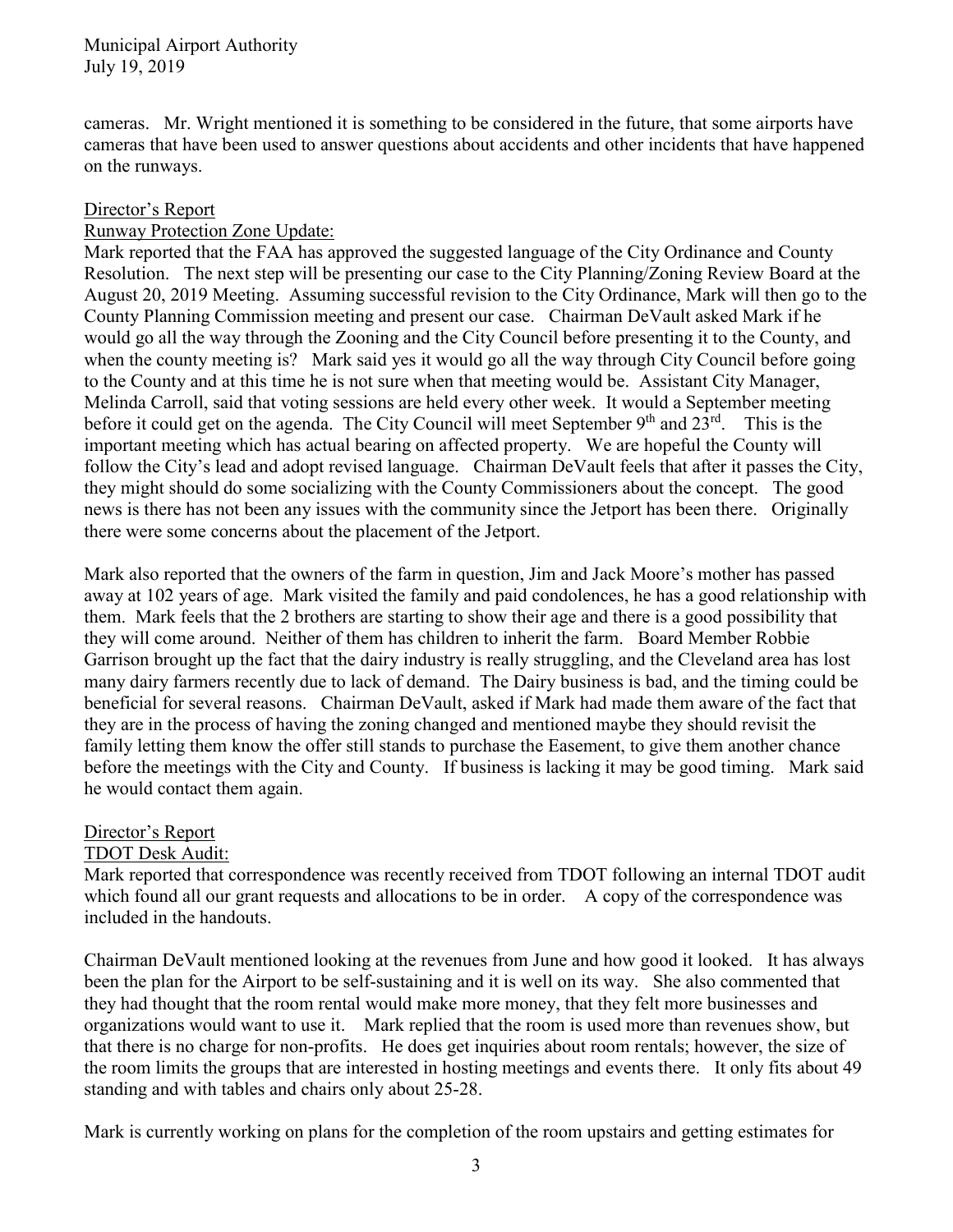PDC to possible lease that work area for their offices. Chairman DeVault suggested looking at lease rates. She also wanted to know about the use of the pilot lounge. Mark said that it is used regularly.

### Director's Report

#### Airport Day:

Mark reported that a date has been scheduled for Sept 20-22, 2019 and the vintage DC-3 "Flagship Detroit" has been reserved for the featured event. Flights are \$100 and that is a onetime membership fee that you can go to other airports and events with Flagship Detroit and fly for no additional fees. Additional participants will be the local CAP, Cleveland's Air Force ROTC unit, MTSU Aviation Program representatives, ATP Flight Training and Wings of Eagles Flight School. There will also be food vendors on the grounds serving assorted treats.

### Director's Report

TDOT-AERO Airport Capitol Improvements Planning Meeting (ACIP):

Mark reported that once again, Cleveland Jetport was requested to host the annual ACIP meeting for the southeastern TN's airports. Approximately 10 airports from our region will join us for a day of briefing and discussion by TDOT-Aero's Director and her staff. KRZR is one of the TDOT's favorite locations to hold the important meeting and we are happy to participate in the event.

### FBO Report

Cheryl reported: The transit traffic is up on the jet side. In past you might see 1-2 a week and now we have 1-3 a day. Historically, July is a slower month in aviation, so we do anticipate a little slow down this month. The flight school has booked its highest hours last month with 125 training hours logged.

Cheryl also said that they are extremely excited about participating and helping with the Aviation Day in September, getting the word out and bringing in the community. Chairman DeVault, asked what the Marketing plan is? Mark answered, that Sandra Rolland has approached him and offered to help with Marketing. There will be posters made, social media outlets, as well as radio promotions. Cheryl said that Aviation Day also correlates with TN Aviation Fly in Month, so that is the day they have chosen. They will be working with Morristown Airport, as it's their day as well. The two airports are working together and have some incentives to get piolets to visit both airports in the same day. Board Member Steve Wright asked if she had any plans to connect with AOAP fly in in October. Cheryl has not heard of anything but will check into it to see if there is anything, we can correlate with them as well. Mark believes that fly in is actually in August and not October.

Chairman DeVault asked for an update on the accident that Mark had sent an email on. Mark said the guy had a broken arm, and that he has heard that the pilot said he lost engine power, but he hasn't heard a definite cause of the accident and the FAA has taken over the investigation.

Board Member Garrison, ask Cheryl what the cost of a gallon of 100 Octane is now? She said that full service is \$4.99 a gallon. Garrison said he was looking at old receipts from 1972 and it was .46 a gallon. He asked her if they speculate to sell more of less of the 100 Octane. She responded hopefully more. The increase in fuel sells is on the jet fuel side. Board Member Wright asked if the increase in transit traffic is due to destination stops or stopping for fuel. She answered that it is both.

Cheryl said she has had Jets inquiring about hanger space, however it's just not available. Chairman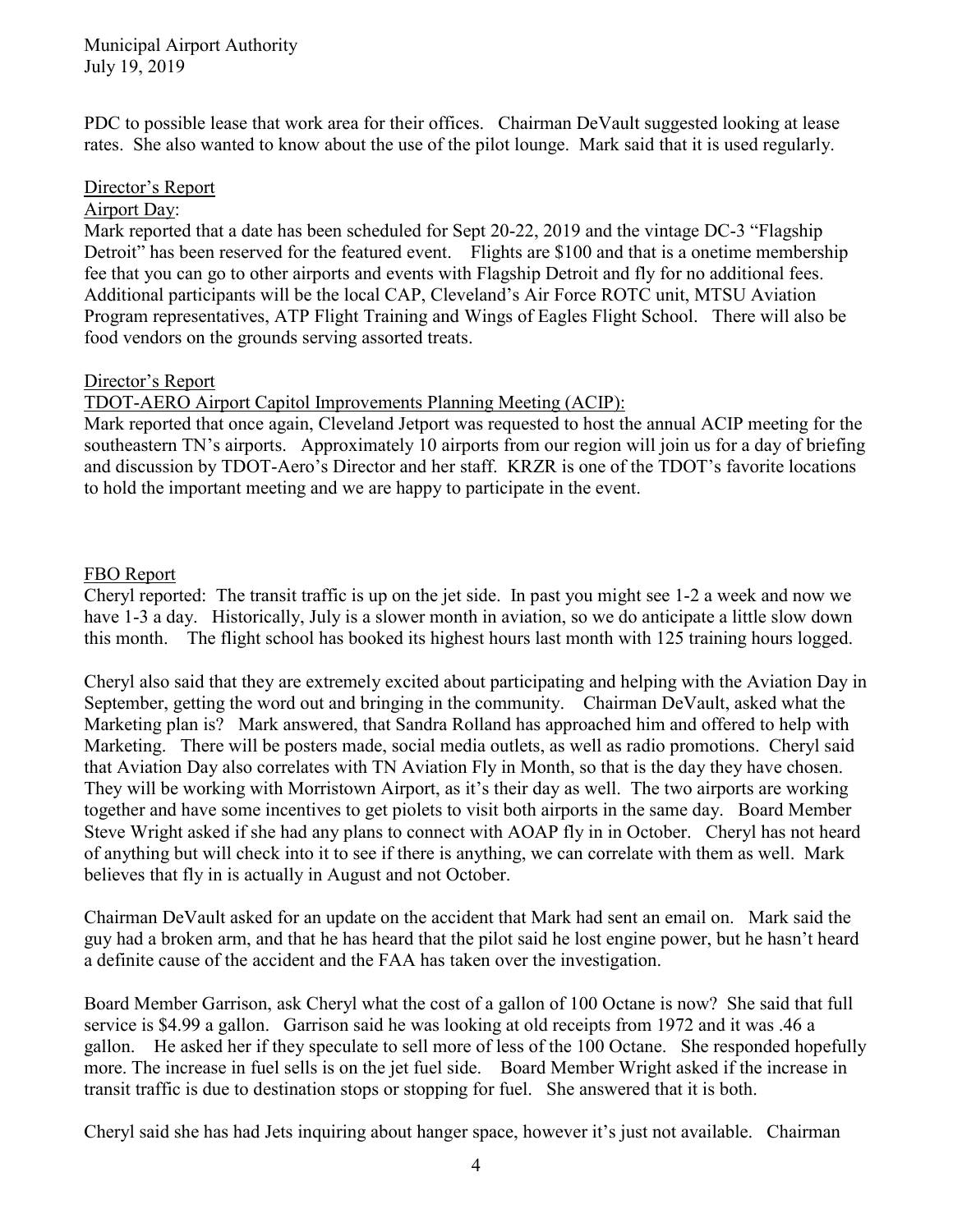DeVault asked if it is time to consider building the second City Hanger. Cheryl said she believes so. Chairman DeVault said that the land has been reserved, and she believes that the state needs to see demand. She asked if we needed to start a log of who wants a space. Mark said that it is the next project on the list with TDOT. Chairman DeVault, wonders if we have a better chance of getting money for a Community Hanger. Board Member Wright asked how we would justify the project. Mark said he has a list of people wanting T-Hangers. Chairman DeVault suggested to get a list of who is interested in community hanger. Wright asked if there is a way to distinguished between the 2? Mark said that it will take over 3 years to complete the project and do it in parcels rather than getting all the money and completing the project all at once. Chairman DeVault, said not to forget we can lease the land to an individual to build a community hanger. Board Member Chandler said that he believes we are in a unique position to capitalize on the market. He has listened to Terry Hart, from Chattanooga and T Hangers are not in their long-term plan. There are no plans to build out, renovate, or upgrade the existing T Hanger facilities. With West Star's expansion it is unknown if they plan to build any additional community hangers. Collegedale is pretty much built out. Chandler thinks we could have a unique opportunity to capitalize on the growth over the next 5-10 years. Companies with King Airs and Citations that might not need a full-service facility but just simply need the hanger space. Mark commented that anything from GA aircraft and up, that Chattanooga has no real interest in serving. Chattanooga's focus and business model are looking for people that have their aircraft serviced by West Star and the airlines. Chairman DeVault suggested that Mark and Cheryl get together and think things through. If they are beginning to have the demand, it may be time to look into things. Mark can talk to the people on his wait list and see if they would be interested in space in a community hanger since we are looking at least 3 years to develop the property for private hangers. Chairman DeVault said that the situation needs to be thought through. In airport planning it was discussed about a public/private partnership. Where we own the land- you build the hanger and lease out space. This is exactly the time we said we would need to consider this - when the state runs out of money, but we still have the demand.

Board Member Wright asked Mark if he remembers the size of the building, we had intended to be able to build. Mark said it is 100x100 just like the current city hanger. Chairman DeVault said to think about it and if the state doesn't up front the money maybe we can upfront for a plan or even pull out the plans we already have. Cheryl was asked how many people has approached her and the type of aircraft? She answered at least 8-10 with a variety of aircraft, citations, leer jets, single engine, and twin engine. Some are inquiries are from those looking to leave Chattanooga but have nowhere to go. Mark says he has 15 people on his waiting list for a hanger as well. Chairman DeVault suggests having a short questioner when people express interest. She says we don't want to turn people away because we haven't been thoughtful in the process.

## **UNFINISHED BUSINESS**

## **NEW BUSINESS**

- A. Retro Motion Authorizing the Chairman to Sign a Grant Amendment in the Amount of \$63,942.00 to Repair the Runway and Taxiway.
- B. Retro Motion Authorizing the Chairman to Sign a Request for Funding in the Amount of \$10,000 for additional material needed to complete the Runway and Taxiway Subsidence Repairs.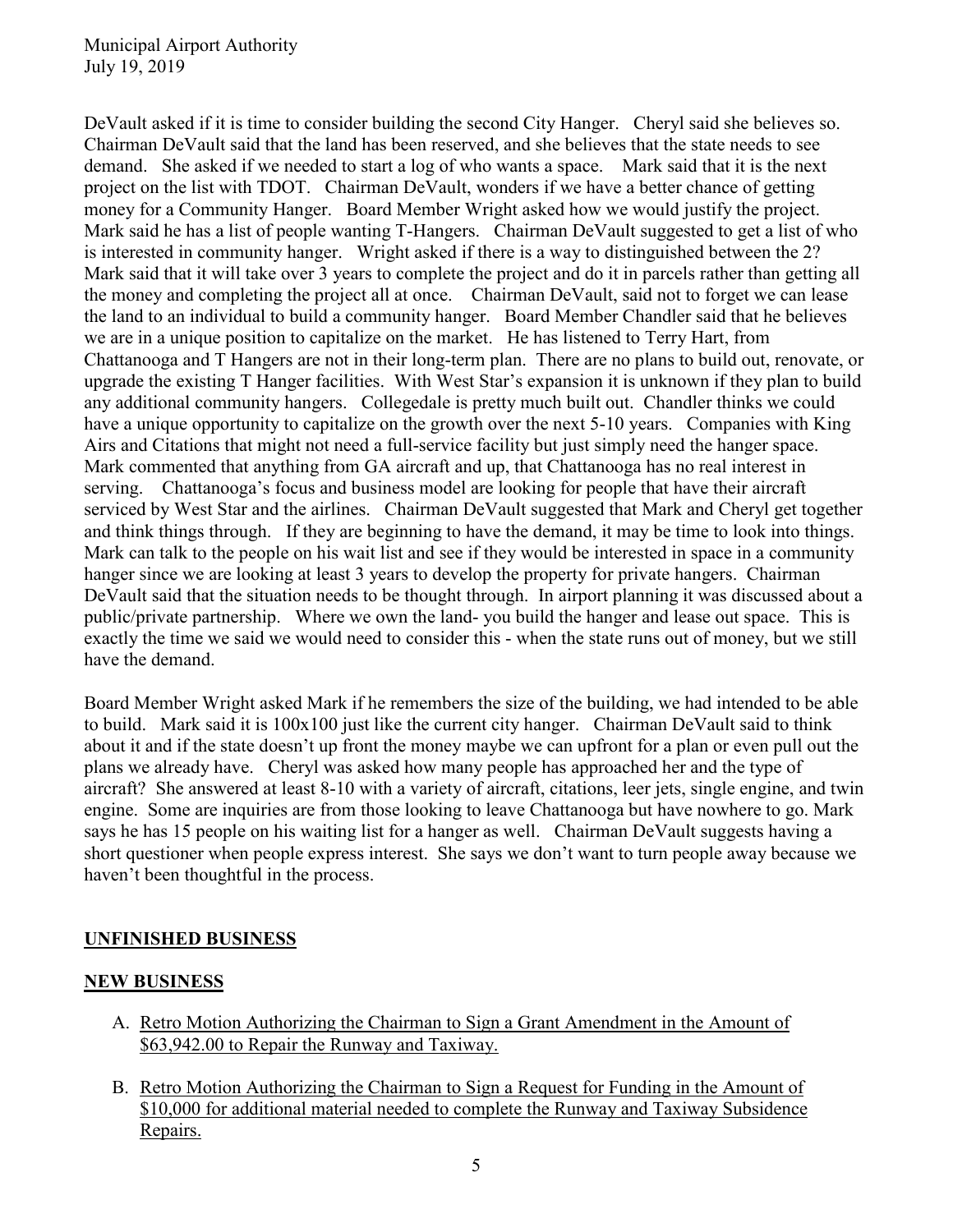- C. Retro Motion Authorizing the Chairman to Sign a Grant Amendment in the Amount of \$10,000 for additional material needed to complete the Runway and Taxiway Subsidence Repairs.
- D. Retro Motion Authorizing the Chairman to Sign a Request for Funding in the Amount of \$7,500 for the TDEC Required  $7<sup>th</sup>$  Year Airport Environmental at Rolling Hills Mitigation Site.
- E. Retro Motion Authorizing the Chairman to Sign a Grant Contract in the Amount of \$7,500 for the TDEC Required 7<sup>th</sup> Year Airport Environmental at Rolling Hills Mitigation Site.
- F. Retro Motion Authorizing the Chairman to Sign a Request for Funding in the Amount of \$80,000 for Grounds Maintenance Equipment.
- G. Retro Motion Authorizing the Chairman to Sign a Grant Contract in the Amount of \$80,000 for Grounds Maintenance Equipment.

# **Chairman DeVault called for motion to approve all items. Ben Chandler so moved and seconded by Robbie Garrison and was unanimously passed.**

# **BOARD MEMBER REPORTS**

**Lynn DeVault** – Announced that she will resign her position for her remaining term in September. Chairman DeVault will still be close by, however is stepping aside to give Tom Rowland the opportunity to take her place after his retirement from Mayor of Cleveland. Chairman DeVault also announced she will be recommending Board Member Steve Wright to take her place as Chairman of the Board for the September elections.

Assistant City Manager, Melinda Carroll said that she already has Tom's application and he is very excited about this appointment.

**Verrill Norwood** – None

**Steve Wright –** None

**Robbie Garrison –** None

**Ben Chandler –** None

#### **Adjournment**

The next monthly meeting is September 20, 2019 at 9:00 a.m. Since there was no further discussion, Chairman DeVault adjourned the meeting at 10:03 a.m.

Respectfully submitted,